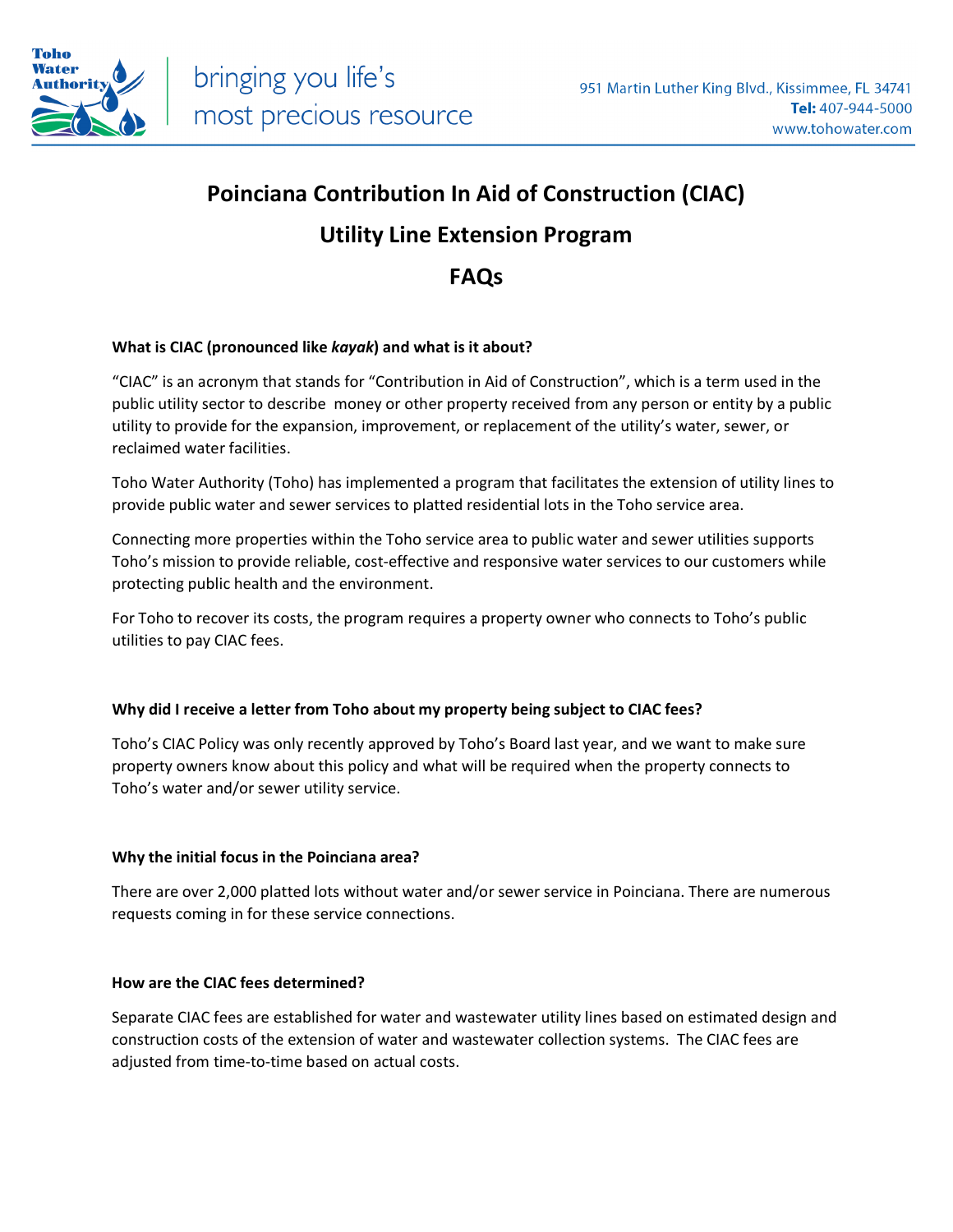

See **Fee Summary attachment**. It is important to note that CIAC fees are separate and additional to Toho's existing System Development Charges (SDCs), meter and connection fees, and administrative fees. All of these fees are due for water and sewer utility connection.

#### **When are the CIAC fees due?**

The property owner must pay the CIAC fee when the owner connects water and/or wastewater utility service from Toho.

#### **Is there any form of payment plan available?**

On a case by case basis, and subject to availability of funds, Toho may enter into agreements to extend payment (by accepting installation payments with interest) of fees **for owners that (1) occupy existing homes, (2) use a potable water well and/or septic system, and (3) connects to the Toho system.**

Payment plans are not currently available for owners that do not meet these criteria.

#### **Payment default/Unpaid CIAC fees**

When Toho determines that a CIAC fee is not timely paid, Toho may proceed to collect the CIAC fee through Toho's payment default and lien process. Payment default may result in suspension of service and additional charges.

#### **I already had approval for a utility connection from Toho prior to this CIAC Policy, do I still need to pay the CIAC fess? (Appeals Process)**

An owner may submit an appeal request to waive the property CIAC fees as long as the owner is able to demonstrate the following:

- Has a building permit dated prior to the start date of CIAC Program (4/14/21)
- Has a Utility Availability Letter dated prior to the start date of CIAC Program (4/14/21)
- The project does NOT require a main extension to serve the requested parcel address

The CIAC Appeal Application is available on [www.tohowater.com/CIAC.](http://www.tohowater.com/CIAC) 

#### **How do I see what projects are moving forward?**

Toho flags builder-led utility extension projects with signed agreements on www.tohowater.com/CIAC alongside the prioritization updates.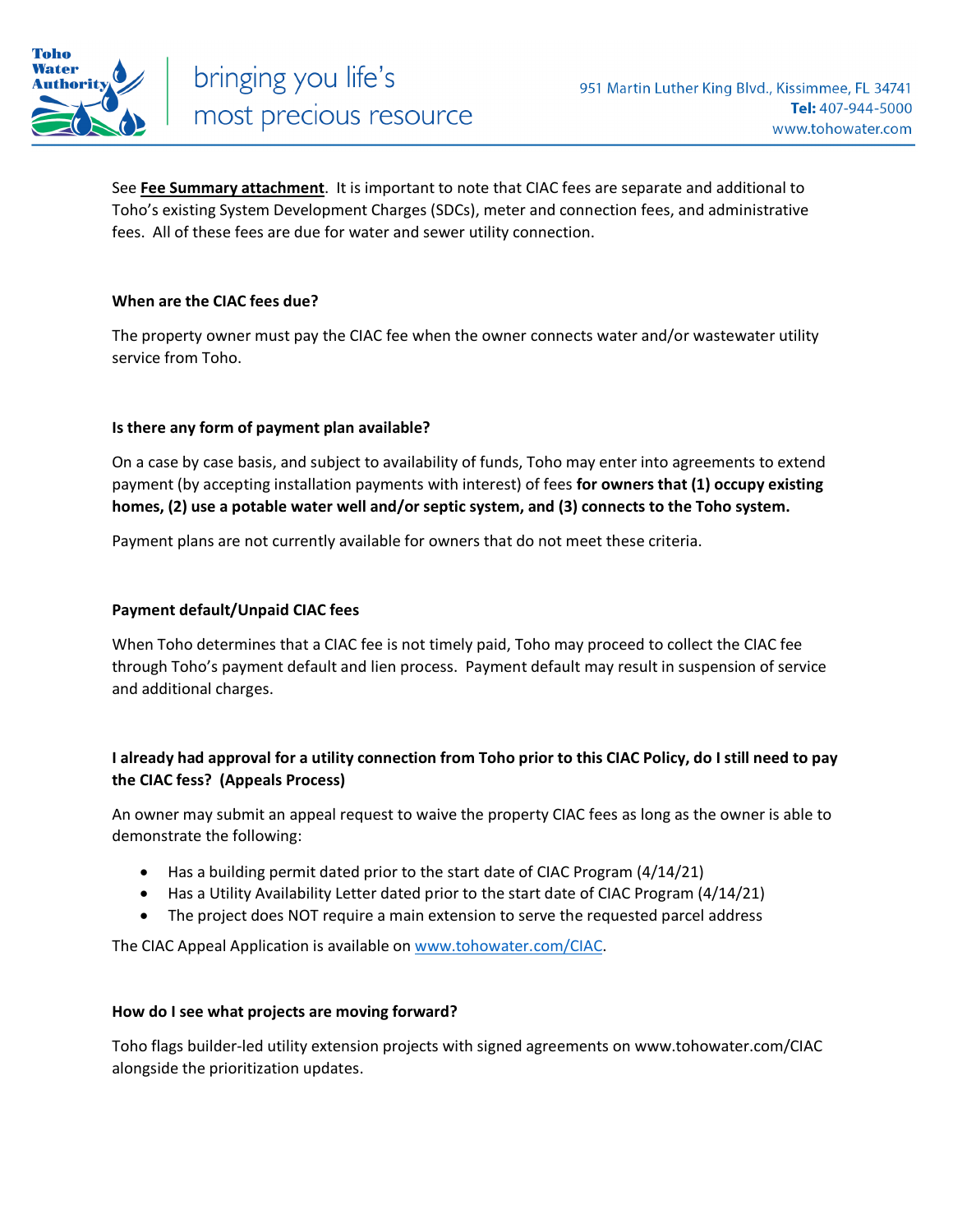

Toho is working on a map to share with the public that will show the projects that are underway. Stay tuned.

#### Who can I contact?

If you have any questions please reach out to the program team:

- Email: [CIACBuilder@tohowater.com](mailto:CIACBuilder@tohowater.com)
- Phone: 407-483-3854 Please leave a message and our team will follow up with you by the following business day.